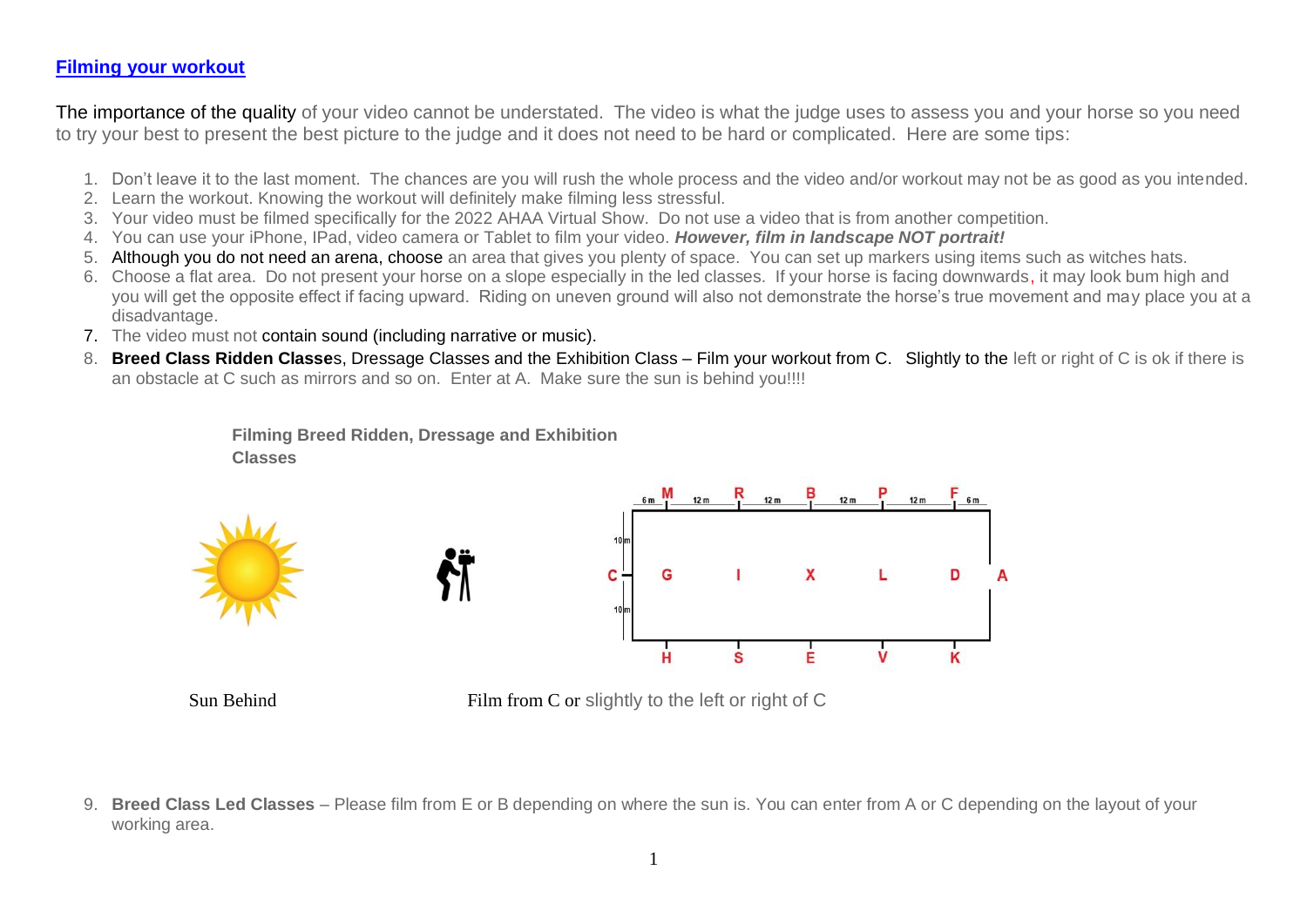10. In the Mare and Foal classes make sure the foal is on the side of the dam facing the camera.

# **Filming Breed Led Classes**



Video in the position of B with sun behind you

**11. Hack/ Hunter Classes, Horse & Handler, Lunging and Fiesta classes -** Use the videoing positions as outlined for the "Breed Led Classes" however use your area/space to match the workouts.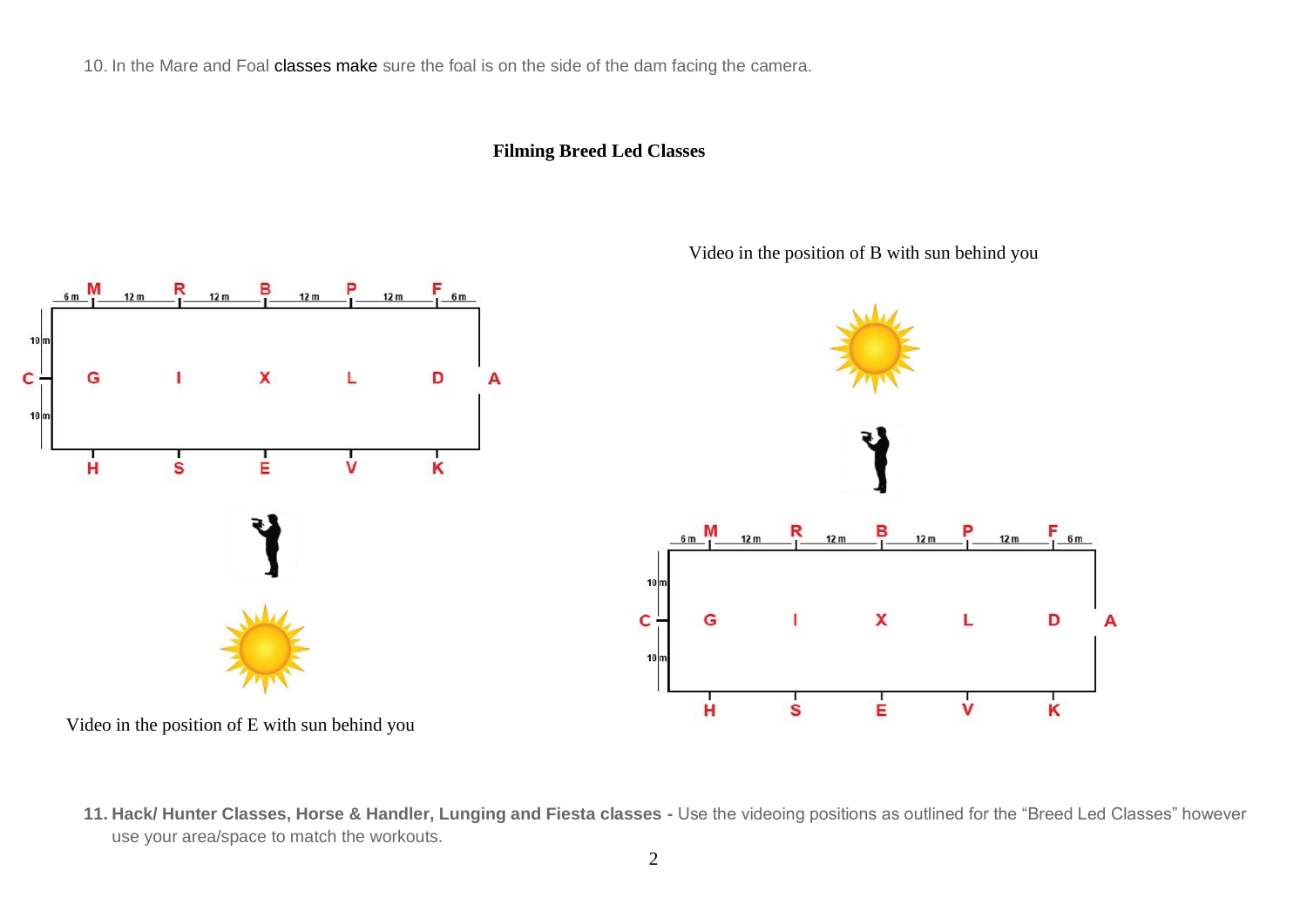- 12. If using an indoor arena, make sure there is sufficient natural light and no shadows.
- 13. The person filming (or an assistant if you have one) must hold up a piece of paper in front of the filming device that states the class number, class name, year ( the year of the show) and the horses name.
- 14. You can use the zoom functionality but be careful not to disadvantage your horse/rider/handler by zooming in too close or too far away.

## **Rider and Horse Attire**

### **Breed Led, Horse & Handler and Lunging Classes**

- 1. Neat, clean and tidy shirts (with short or long sleeves), trousers or skirts of a length suitable to run and exhibit your horse. A Jacket or jumper can be worn.
- 2. Appropriate closed in shoes or boots.
- 3. You can compete in English, Spanish or any other discipline attire as long as your horse is presented in the same theme and you comply with points 1 & 2 above
- 4. The horse is to be exhibited in a bridle, cavesson or show halter. Rope headstalls are not to be used.

### **Led & Ridden Hack and Hunter**

- 1. Dress in the appropriate clothing for the section you have entered (Hack or Hunter).
- 2. For more information regarding appropriate Hunter and Hack Dress go to the following link <https://www.equestrian.org.au/showhorse>

### **Ridden Breed Classes**

- 1. Dressage, Spanish or any other discipline attire is permissible as long as your horse is presented in the same theme.
- 2. Please use a bridle. A snaffle or double bridle can be used.

### **Dressage**

- 1. As per Equestrian Australia Rules. <https://www.equestrian.org.au/Dressage-rules>
- 2. Your video must be filmed specifically for the 2022 AHAA Virtual Show. Do not use a video that is from another competition

### **How to enter**

Entries will be via nominate.

### **How to submit your video**